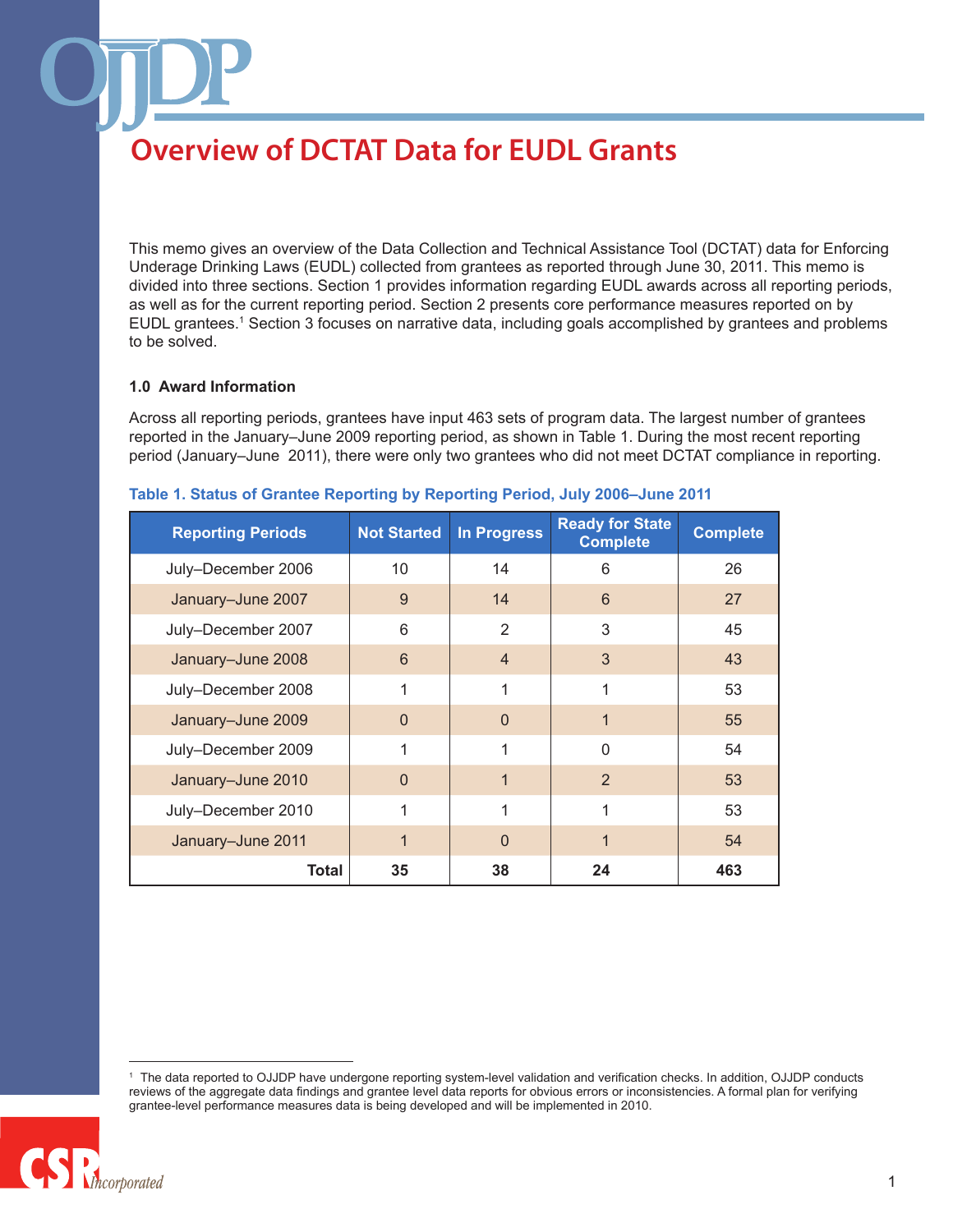The greatest number of awards funded is in Enforcement, although their numbers have fluctuated across reporting periods (Figure 1). The number of awards for Coalitions and Media has remained fairly stable across all reporting periods, with only a slight decrease for Media. The category of Education, Training, and Other Activities was implemented into the EUDL module for the July–December 2010 reporting period. The number of grantees that funded this type of program area increased during the January–June 2011 reporting period.



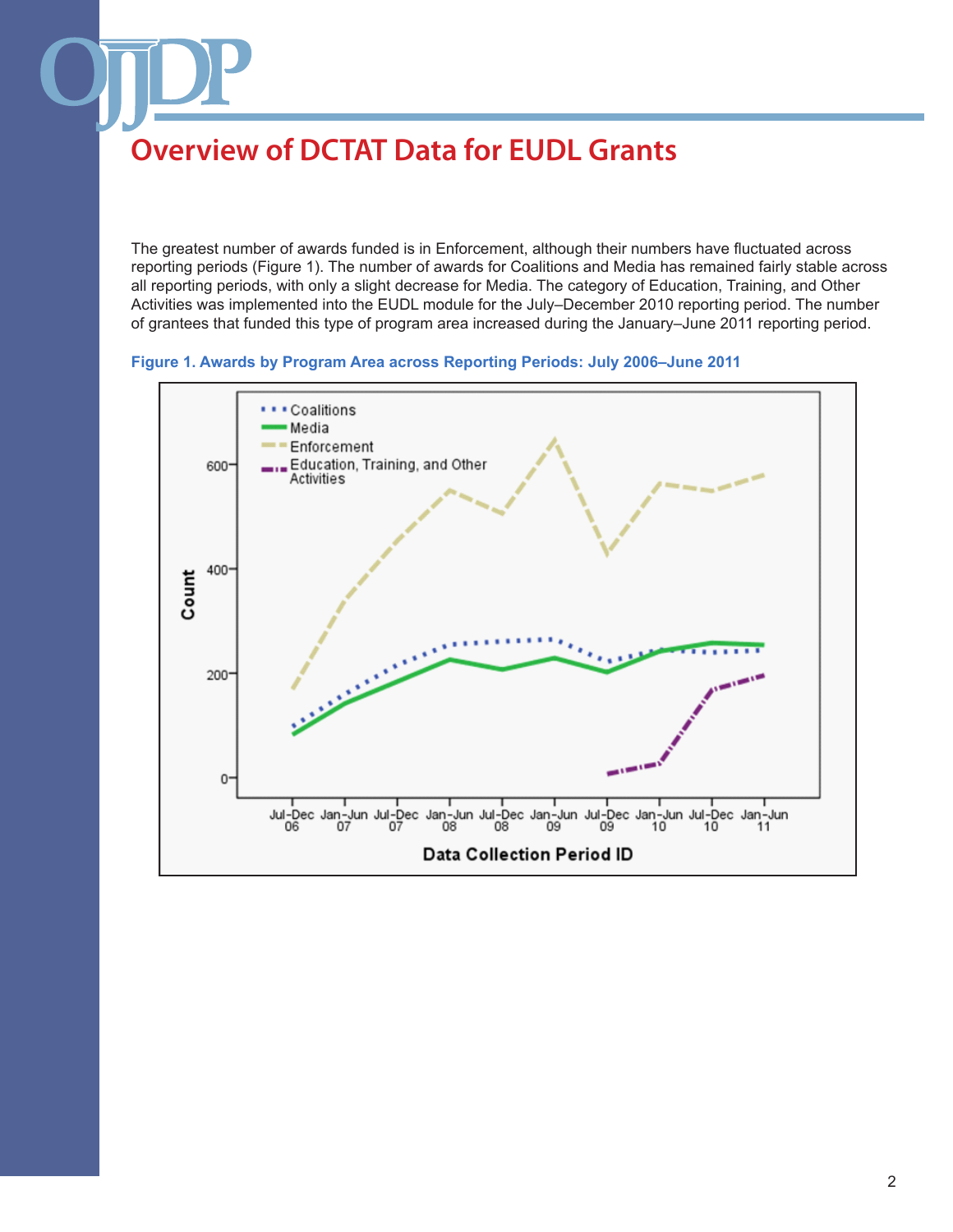Figure 2 shows how subgrants are distributed across the four program categories for the January–June 2011 reporting period.



**Figure 2. Distribution of Program Categories: January–June 2011**

The total number of award amounts funded for EUDL programs decreased during the January–June 2011 reporting period (see Figure 3).



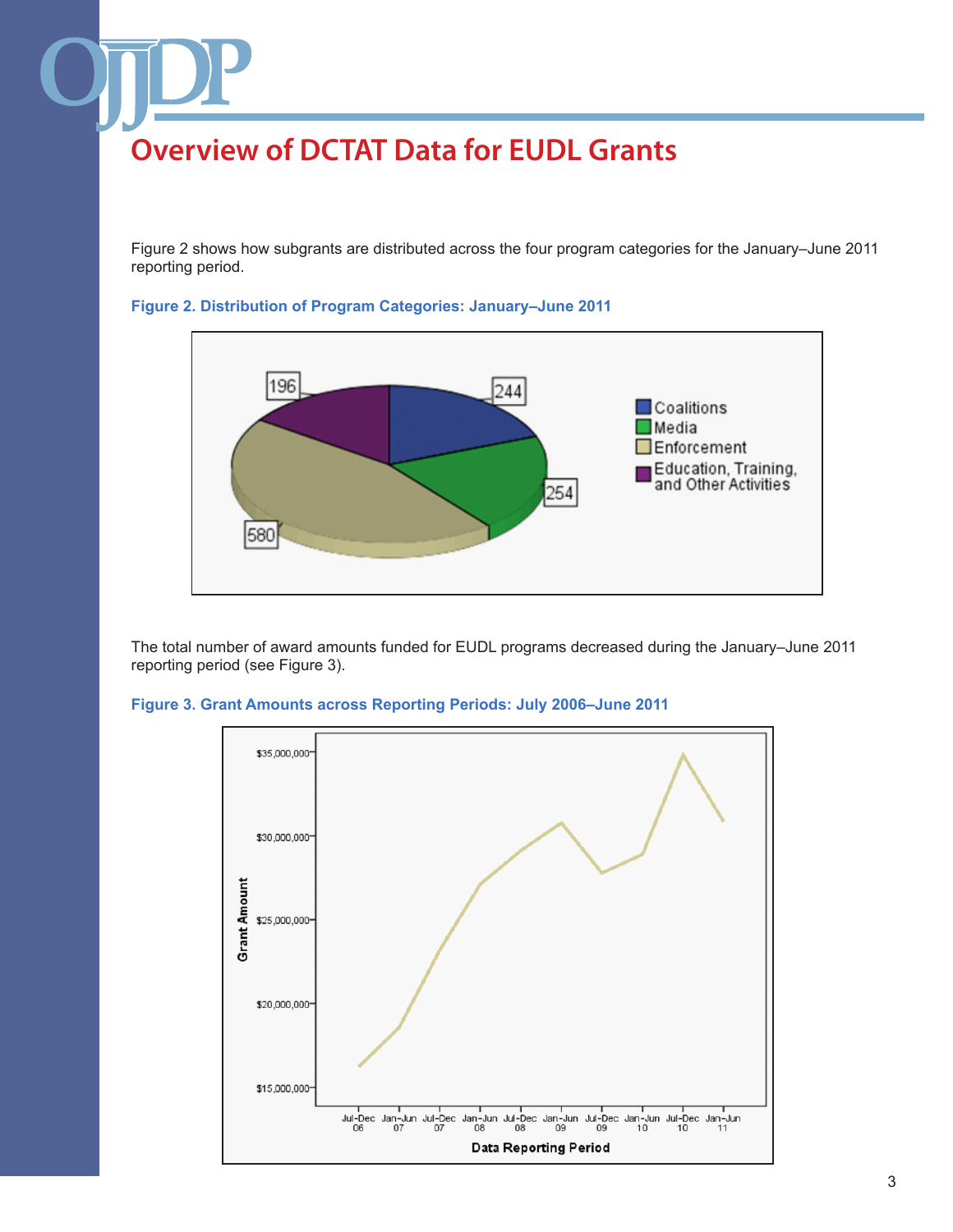Figure 4 shows award amounts by category for the January–June 2011 reporting period. Enforcement programs receive the most funding.



**Figure 4. Award Amounts per Program Category: January–June 2011**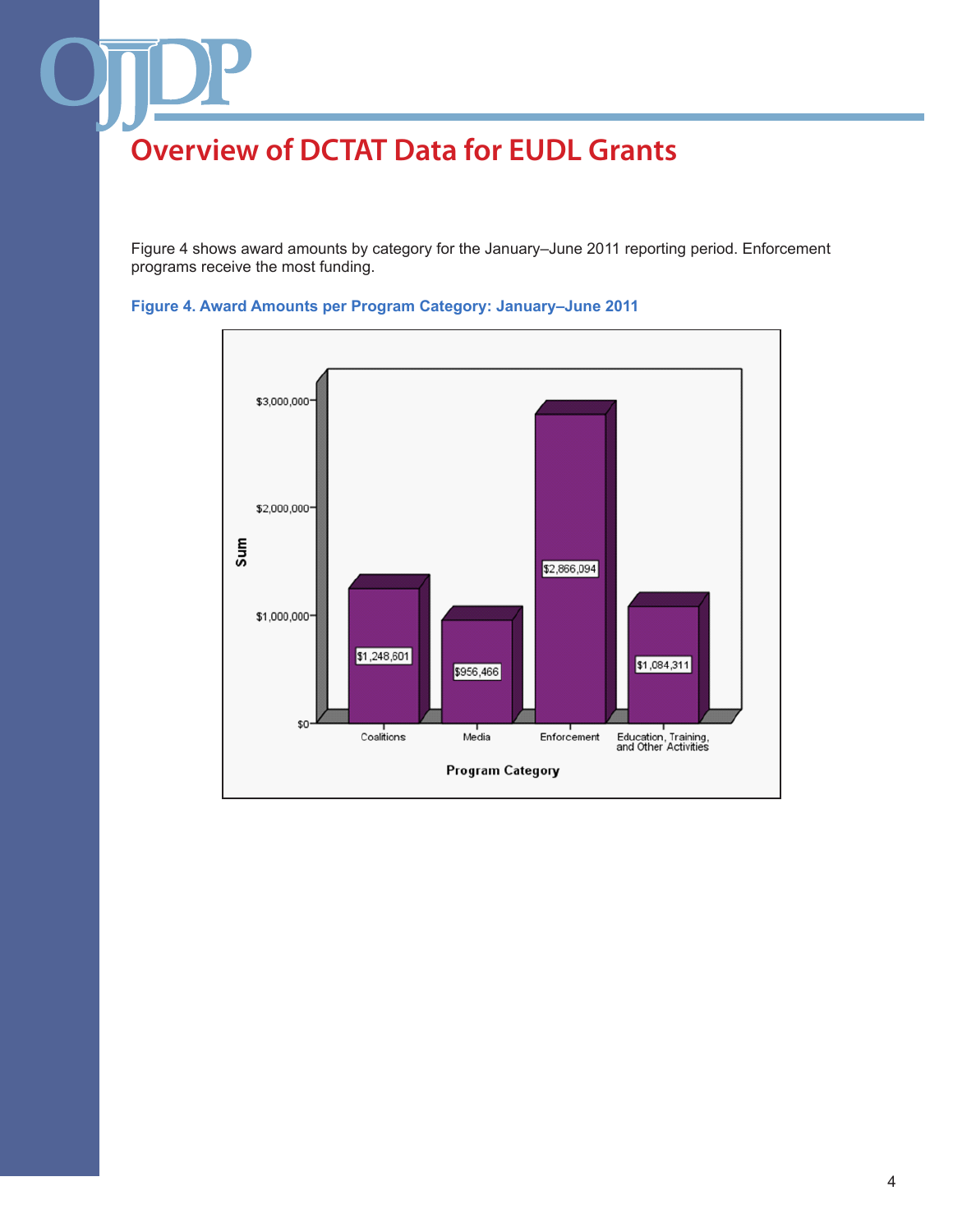Figure 5 represents the number of subgrants by Federal Fiscal Year (FFY) awarded during the January–June 2011 reporting period. The largest numbers of subgrants were funded with FFY 2007 dollars, followed by FFY 2006 dollars. There were 350 awards funded with FFY 2010 dollars.



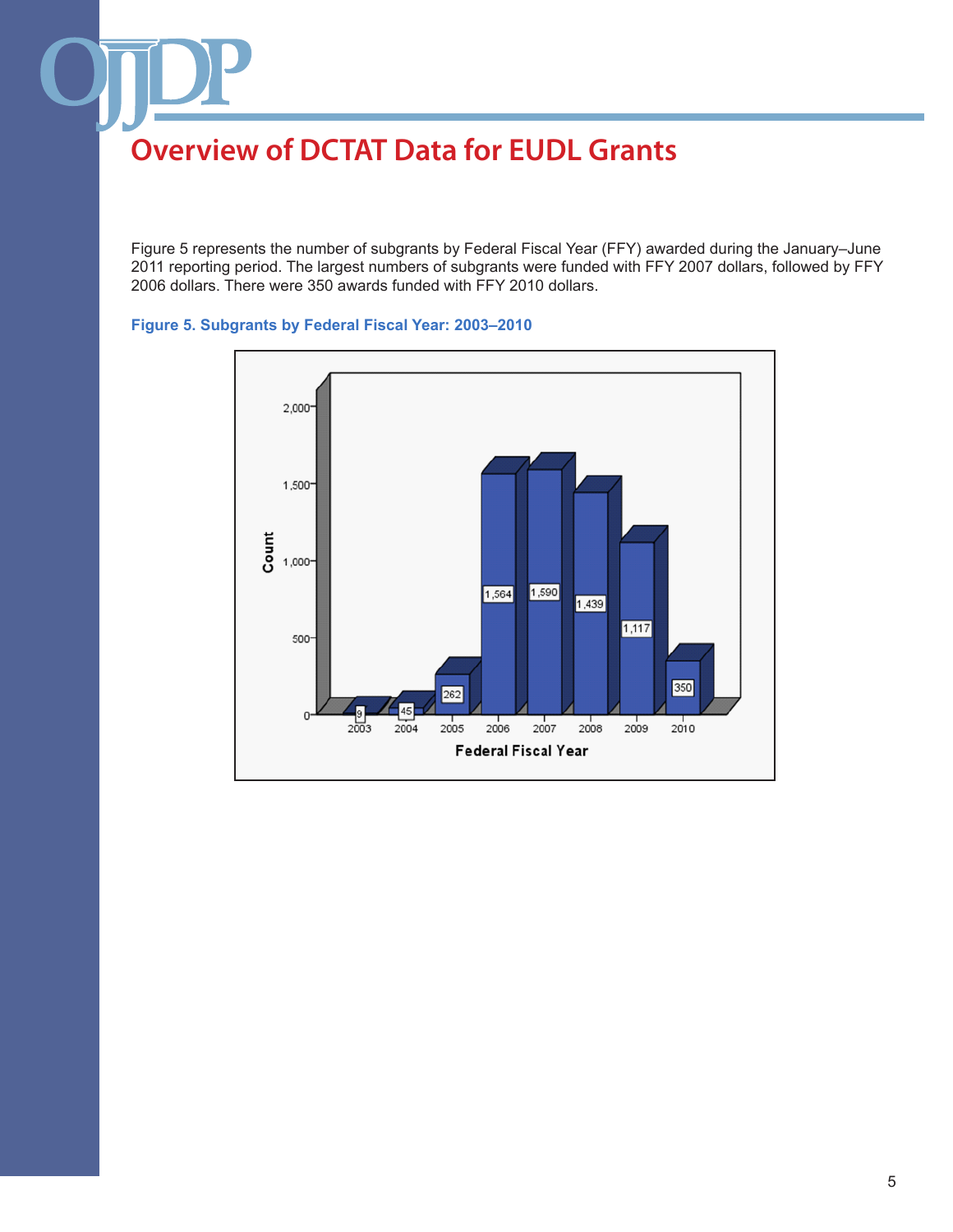Figure 6 shows the amount of awards by Federal Fiscal Years (FFY). Funds from FFY 2008 were most widely used during the January–June 2011 reporting period.



#### **Figure 6. Award Amounts by Federal Fiscal Year: 2003–2010**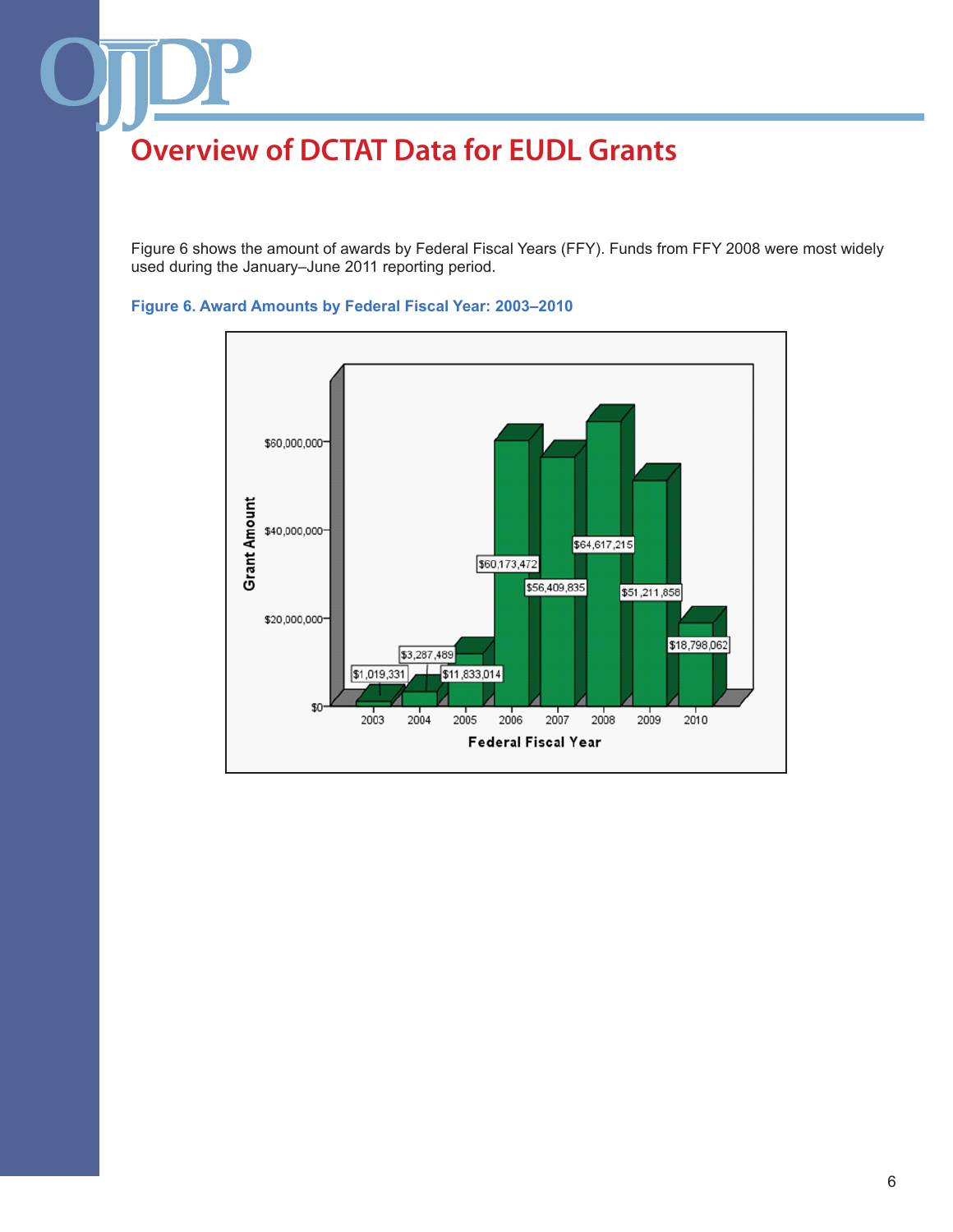The greatest number of grants and subgrants during the current reporting period were awarded in Massachusetts (n = 57), followed by New York (n = 53), and New Jersey (n = 46). Figure 7 presents a state-bystate comparison.



#### **Figure 7. Grants and Subgrants by State or Territory: January–June 2011**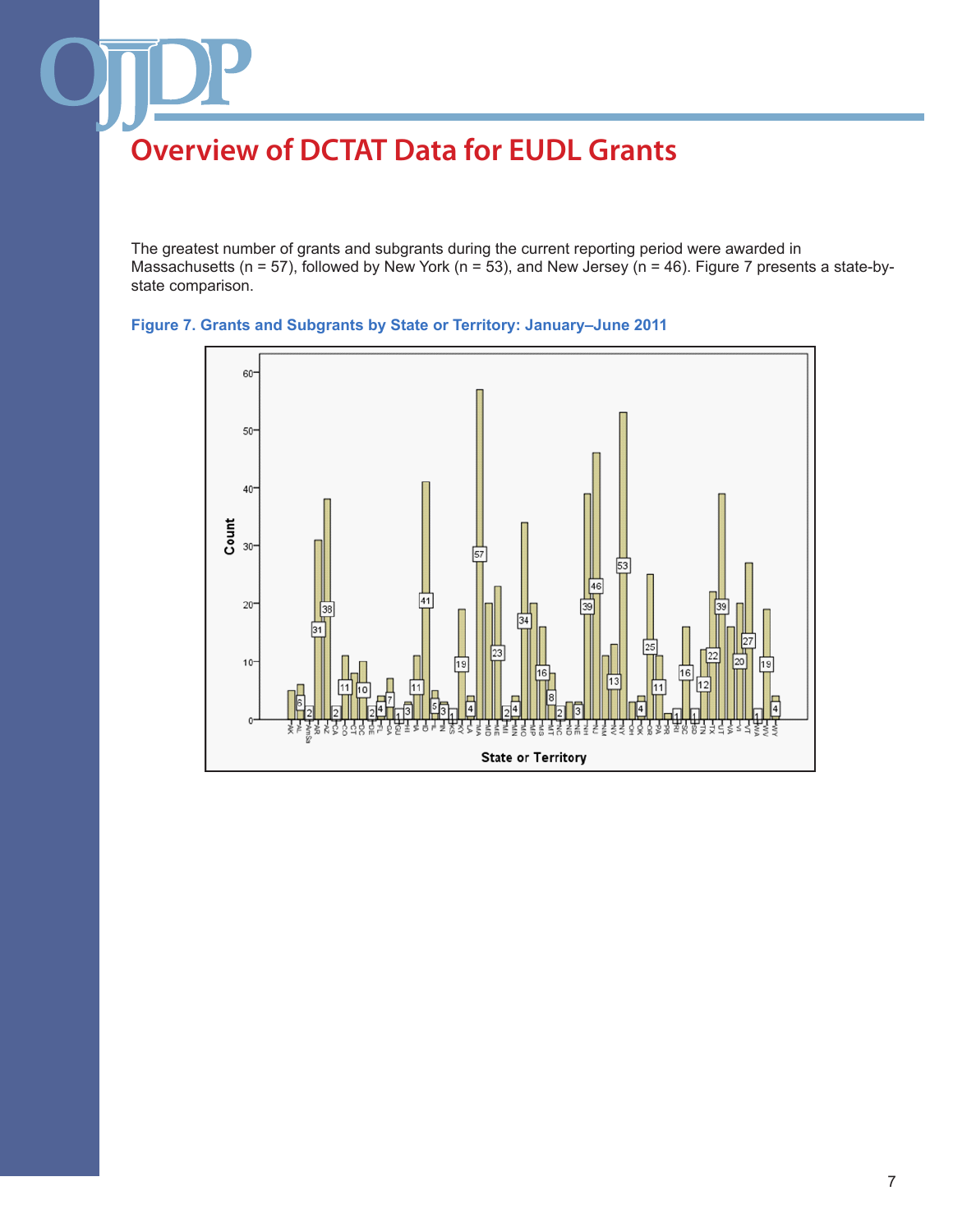Analysis of implementing organization type for the January–June 2011 reporting period revealed that the highest percentage of programs was implemented by police/other law enforcement agencies (45%). Nonprofit community-based organizations accounted for 15% of funding organizations, and other government agencies implemented 12% of programs. A comparison of all implementing organization types can be seen in Figure 8.



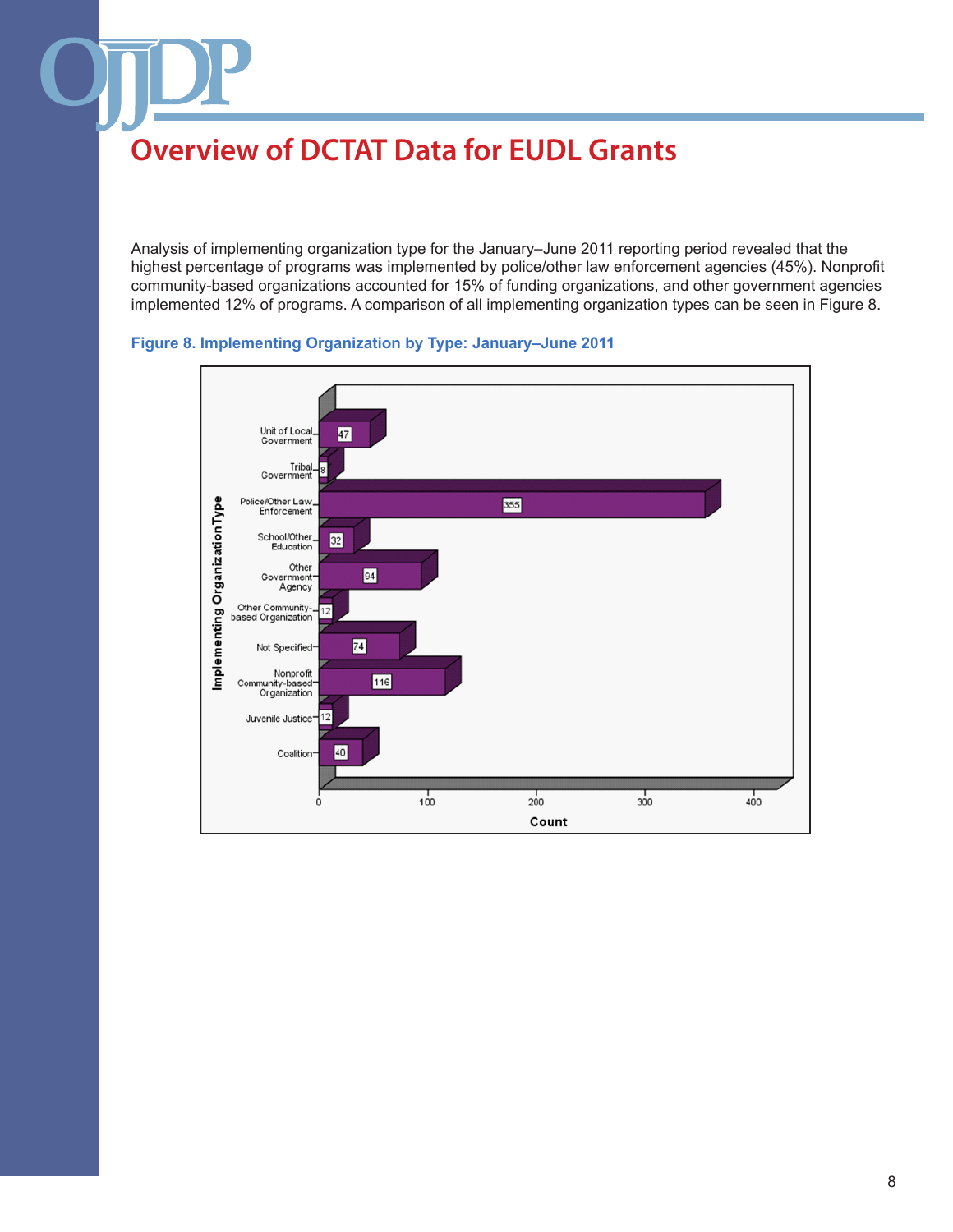#### **2.0 Core Performance Measures**

Section 2 gives a detailed view of the core performance measures reported on by all EUDL grantees. Data from the January–June 2011 reporting period indicate that 716 programs, or 89% of EUDL programs, were evidence based (Figure 9).

#### **Figure 9. Programs Implementing Evidence-Based Programs or Practices by Reporting Period: July 2006–June 2011**

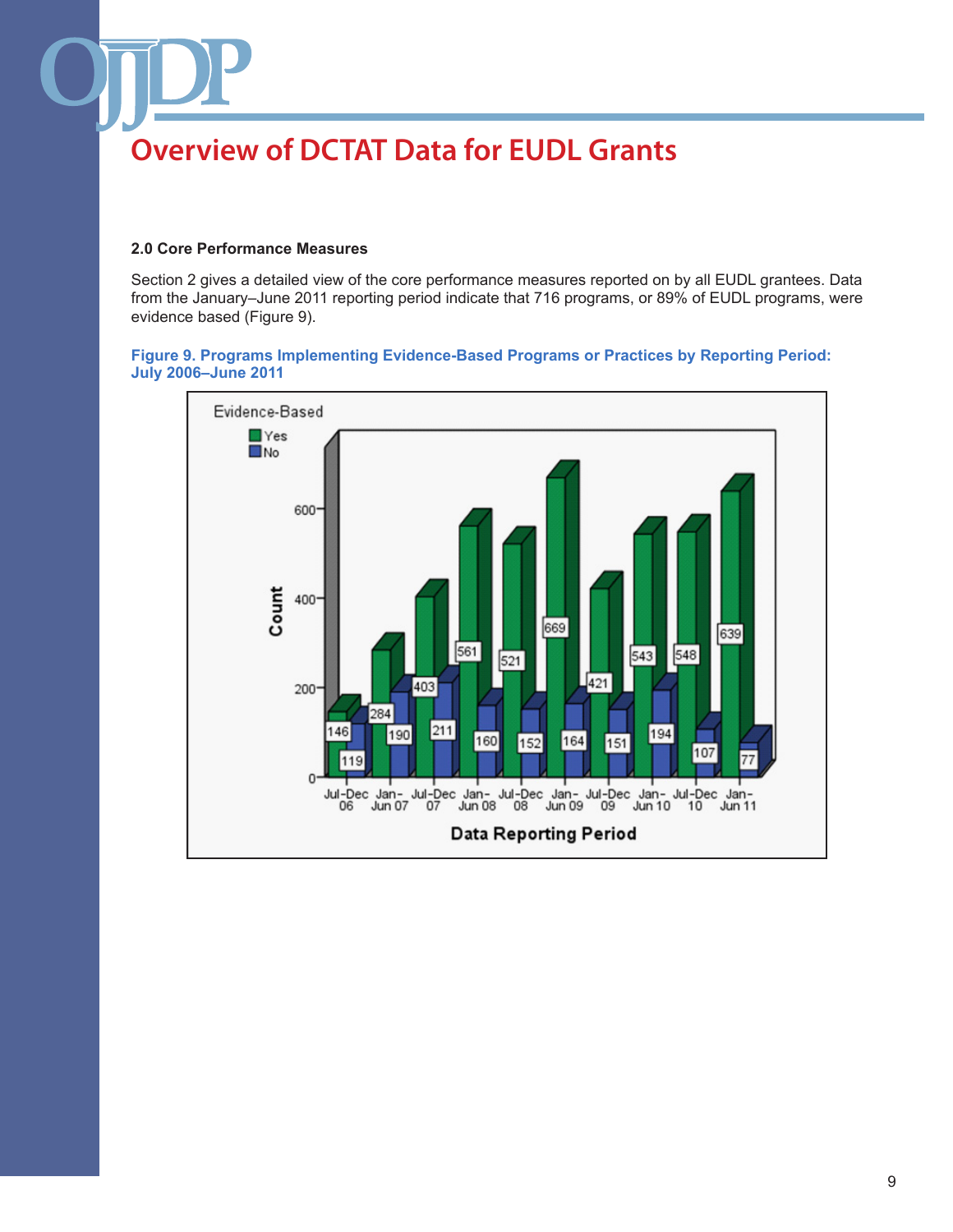#### **Figure 10. Percent of Subgrants Using Evidence-Based Strategies: January–June 2011**



As seen in Figure 10, the majority of EUDL programs in the January–June 2011 reporting period are evidenced-based programs. Of the \$30,782,209 awarded for EUDL programs, 31% of those funds were used to support such programs. Examples of evidence-based programs include special police "party patrols," shoulder tap operations, sobriety checkpoints, "Cops in Shops," and compliance checks such as minor decoy or Covert Underage Buyer (CUB) operations.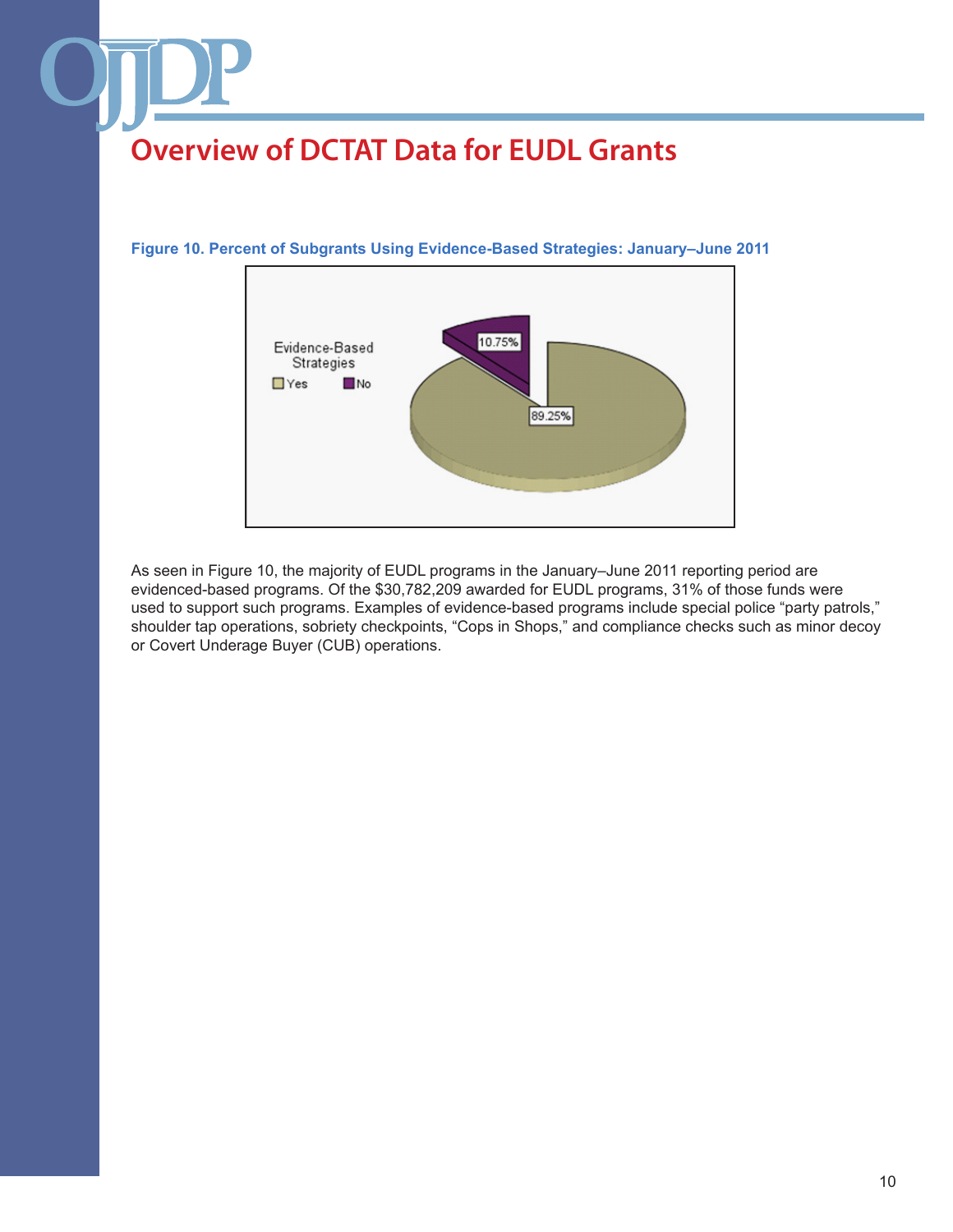This next section provides aggregate data for the current reporting period by funding category. As shown in Table 2, 122,070 youth participated in task force activities during January–June 2011. Of those youth, the greatest number participated in task force and/or coalition leadership activities (n = 13,550). However, a large number of youth were also involved in underage drinking enforcement activities unrelated to task force or coalition activities ( $n = 174,365$ ).

#### **Table 2. Program Category 1: Coalitions**

| <b>Performance Indicator</b>                                                                                                                                                                   | <b>Number</b>                                                                                                                                                       |
|------------------------------------------------------------------------------------------------------------------------------------------------------------------------------------------------|---------------------------------------------------------------------------------------------------------------------------------------------------------------------|
| Number of youth involved in task force activities during the reporting period (i.e.,<br>the total number of unique individuals across all activities)                                          | 122,070                                                                                                                                                             |
| Number of youth involved in task force and/or coalition LEADERSHIP activities<br>during the reporting period                                                                                   | 13,550                                                                                                                                                              |
| Number of youth involved in underage drinking ENFORCEMENT activities<br>during the reporting period                                                                                            | 19,736                                                                                                                                                              |
| Number of youth involved in OTHER (non-task force/coalition-related) underage<br>drinking enforcement activities                                                                               | 174,365                                                                                                                                                             |
| Number of agencies involved in task force and/or coalition activities that support<br>underage drinking prevention and/or enforcement of underage drinking laws<br>during the reporting period | 4,625                                                                                                                                                               |
| Number and percent of task forces and/or coalitions addressing underage<br>drinking issues in your state that were created as a result of EUDL funding                                         | 219 (31%)                                                                                                                                                           |
| How many jurisdictions have an active state-level task force dedicated to<br>underage drinking prevention/enforcement created as a result of EUDL funding?                                     | 104                                                                                                                                                                 |
| Number of local coordinators that lead local coalition/task force efforts during the<br>reporting period                                                                                       | 871                                                                                                                                                                 |
| Number of policies or procedures related to underage drinking that came into<br>existence, were amended, or were rescinded during the reporting period                                         | 1. Number of policies that<br>came into existence:<br>66<br>2. Number of policies that<br>were amended:<br>34<br>3. Number of policies that<br>were rescinded:<br>4 |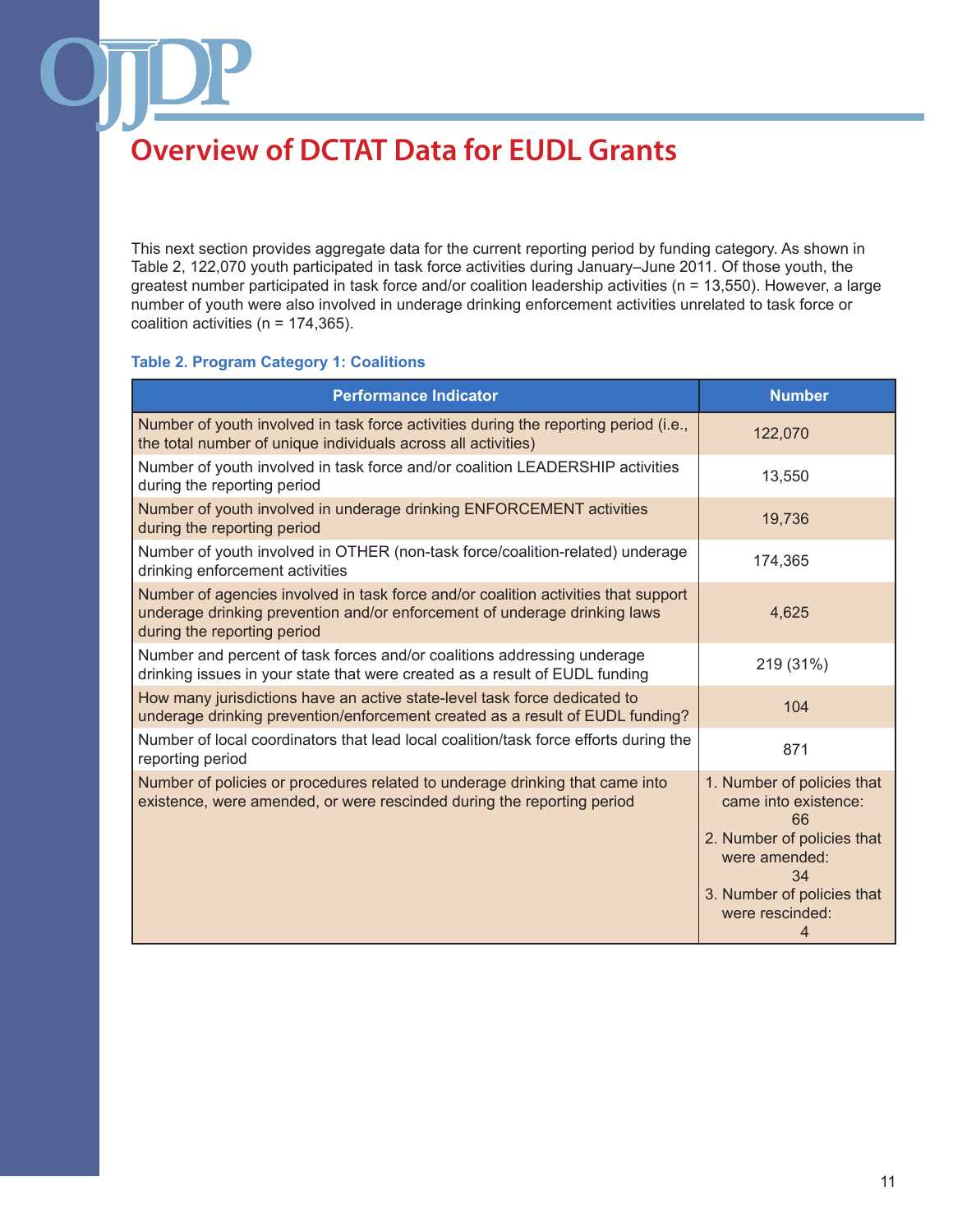EUDL activities and underage drinking prevention and enforcement initiatives received 14,748 media coverage episodes or events during January–June 2011. As seen in Table 3, the most common media episodes or events were those that drew extensive coverage, such as interviews (n = 110) and press conferences (n = 105), followed by appearances on broadcast news or issues programs on television (n = 94). The most frequently used type of media education to advance underage drinking prevention/enforcement initiatives during the reporting period was active enforcement of underage drinking laws ( $n = 133$ ).

#### **Table 3. Program Category 2: Media**

| <b>Performance Indicator</b>                                                                                                                                                    | <b>Number</b> |  |
|---------------------------------------------------------------------------------------------------------------------------------------------------------------------------------|---------------|--|
| Number of earned media coverage episodes or events that occurred related to<br>EUDL activities, underage drinking prevention, and/or enforcement during the<br>reporting period | 14,748        |  |
| Types of media education used to advance underage drinking prevention/enforcement initiatives during the<br>reporting period:                                                   |               |  |
| Active Enforcement of Underage Drinking Laws                                                                                                                                    | 151           |  |
| Zero Tolerance                                                                                                                                                                  | 67            |  |
| <b>Limitations on Access</b>                                                                                                                                                    | 76            |  |
| <b>School-Based Initiatives</b>                                                                                                                                                 | 93            |  |
| <b>Advertising Restrictions</b>                                                                                                                                                 | 16            |  |
| <b>Changes in Social Norms</b>                                                                                                                                                  | 127           |  |
| <b>Other Environmental Strategies</b>                                                                                                                                           | 90            |  |
| Type of educational activities conducted during the reporting period:                                                                                                           |               |  |
| Restrict Zoning (Outlet Locations, Density)                                                                                                                                     | 9             |  |
| <b>Restrict Hours of Sale</b>                                                                                                                                                   | 16            |  |
| Prohibit Persons Under 21 from Bars/Nightclubs and/or Other Adult<br>Locations                                                                                                  | 59            |  |
| <b>Enact Keg Registration Laws/Ordinances</b>                                                                                                                                   | 14            |  |
| Restrict the Availability of Alcohol at Community Festivals and Other<br><b>Community Events</b>                                                                                | 41            |  |
| Restrict Industry Sponsorship of Public Events                                                                                                                                  | 9             |  |
| <b>Require Conditional Use Permits</b>                                                                                                                                          | 14            |  |
| Ban Concurrent Sales of Alcohol and Gasoline                                                                                                                                    | 1             |  |
| <b>Restrict Alcohol Marketing</b>                                                                                                                                               | 15            |  |
| Increase Penalties for Retail/Commercial Providers                                                                                                                              | 25            |  |
| <b>Increase Penalties for Social Providers</b>                                                                                                                                  | 46            |  |
| Enact Social Host Liability Ordinances/Laws                                                                                                                                     | 44            |  |
| <b>Enact Dram Shop Liability Ordinances/Laws</b>                                                                                                                                | 8             |  |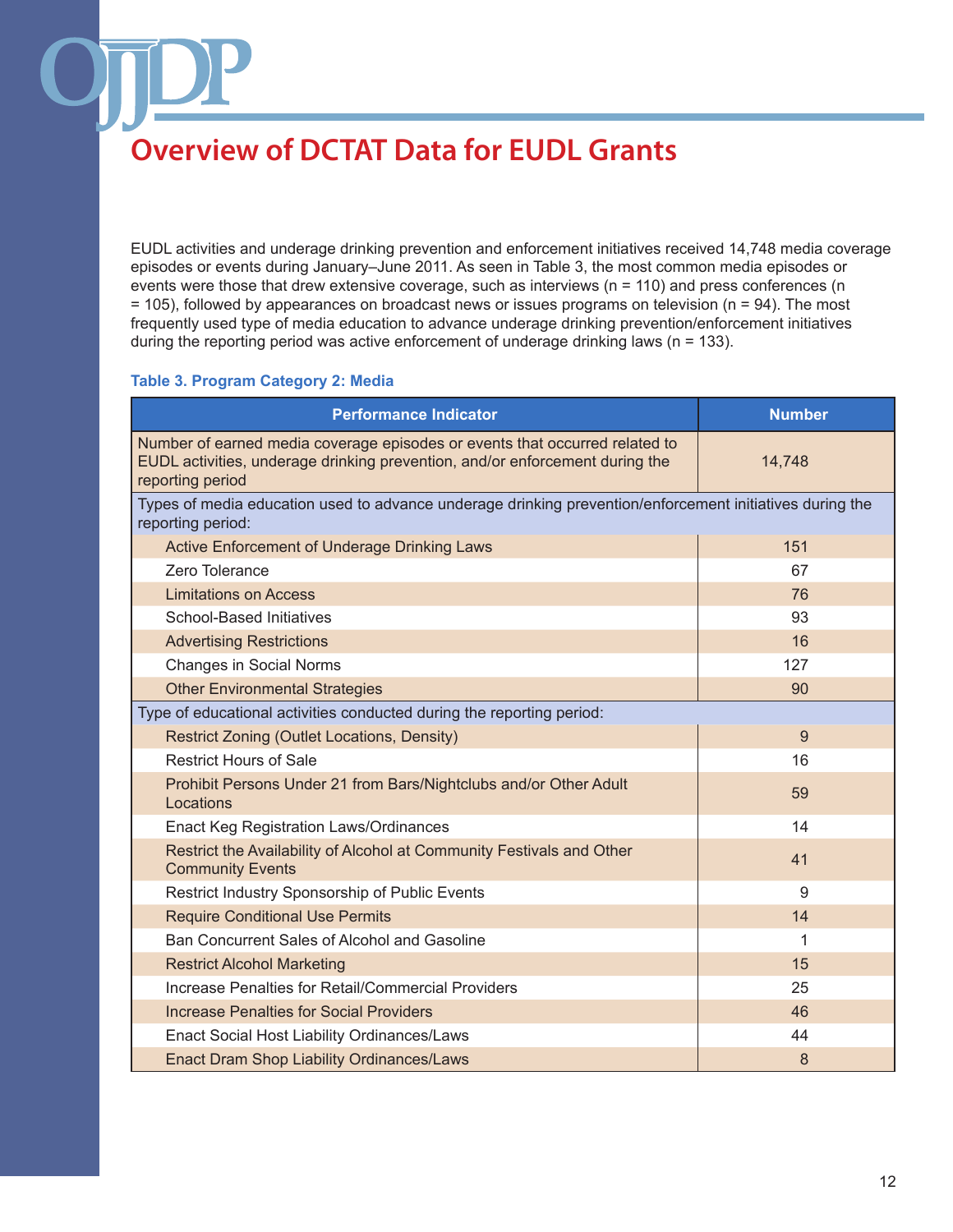| <b>Performance Indicator</b>                                                                                     | <b>Number</b> |  |
|------------------------------------------------------------------------------------------------------------------|---------------|--|
| Institutional policy outcomes realized in your state as a result of EUDL activities during the reporting period: |               |  |
| <b>Enforcement-Related Institutional Policy Outcome</b>                                                          | 22            |  |
| Local Institutional Policy Outcome                                                                               | 19            |  |
| School-Related Institutional Policy Outcome                                                                      | 32            |  |
| College-Related Institutional Policy Outcome                                                                     | 14            |  |
| Type of earned media coverage episodes/events that occurred during the reporting period:                         |               |  |
| <b>Op-ed Articles</b>                                                                                            | 85            |  |
| Letters                                                                                                          | 53            |  |
| <b>Interviews</b>                                                                                                | 110           |  |
| Events that Draw Coverage (Press Conference)                                                                     | 105           |  |
| Appearances on Broadcast News or Issues Programs (Television)                                                    | 94            |  |

EUDL enforcement activities are listed in Table 4. During January–June 2011, 20,188 citations were issued during enforcement operations, and 14,399 citations were issued to youth. For adults, most citations were issued during emphasis/saturation patrols (n = 6,531). Youth received the largest number of citations during party patrols or enforcement of social host laws (n = 5,575).

#### **Table 4. Program Category 3: Enforcement**

| <b>Performance Indicator</b>                                                                                                       | <b>Number</b> |  |
|------------------------------------------------------------------------------------------------------------------------------------|---------------|--|
| How many programs conducted compliance check/minor decoy operations<br>during this reporting period?                               | 287           |  |
| Percent of on-premise establishments checked during this reporting period that<br>were in compliance                               | <b>NR</b>     |  |
| Percent of off-premise establishments checked during this reporting period that<br>were in compliance                              | <b>NR</b>     |  |
| How many programs conducted underage drinking enforcement operations<br>other than compliance checks during this reporting period? | 354           |  |
| Number of adult citations issued during enforcement operations conducted during the reporting period:                              |               |  |
| Party Patrols/Enforcement of Social Host Laws                                                                                      | 3,930         |  |
| <b>Shoulder Tap Operations</b>                                                                                                     | 541           |  |
| Parking Lot Surveillance                                                                                                           | 1,229         |  |
| <b>Other Third-Party Provision Operations</b>                                                                                      | 1,118         |  |
| <b>Sobriety Checkpoints</b>                                                                                                        | 2,562         |  |
| <b>Emphasis/Saturation Patrols</b>                                                                                                 | 6,531         |  |
| Other Impaired Driving with a Focus on Youth                                                                                       | 393           |  |
| <b>Fake ID Enforcement</b>                                                                                                         | 1,248         |  |
| Source Investigations                                                                                                              | 874           |  |
| <b>Other Innovative Enforcement</b>                                                                                                | 1,762         |  |
| Total number of adult citations issued during enforcement operations<br>conducted during this reporting period                     | 20,188        |  |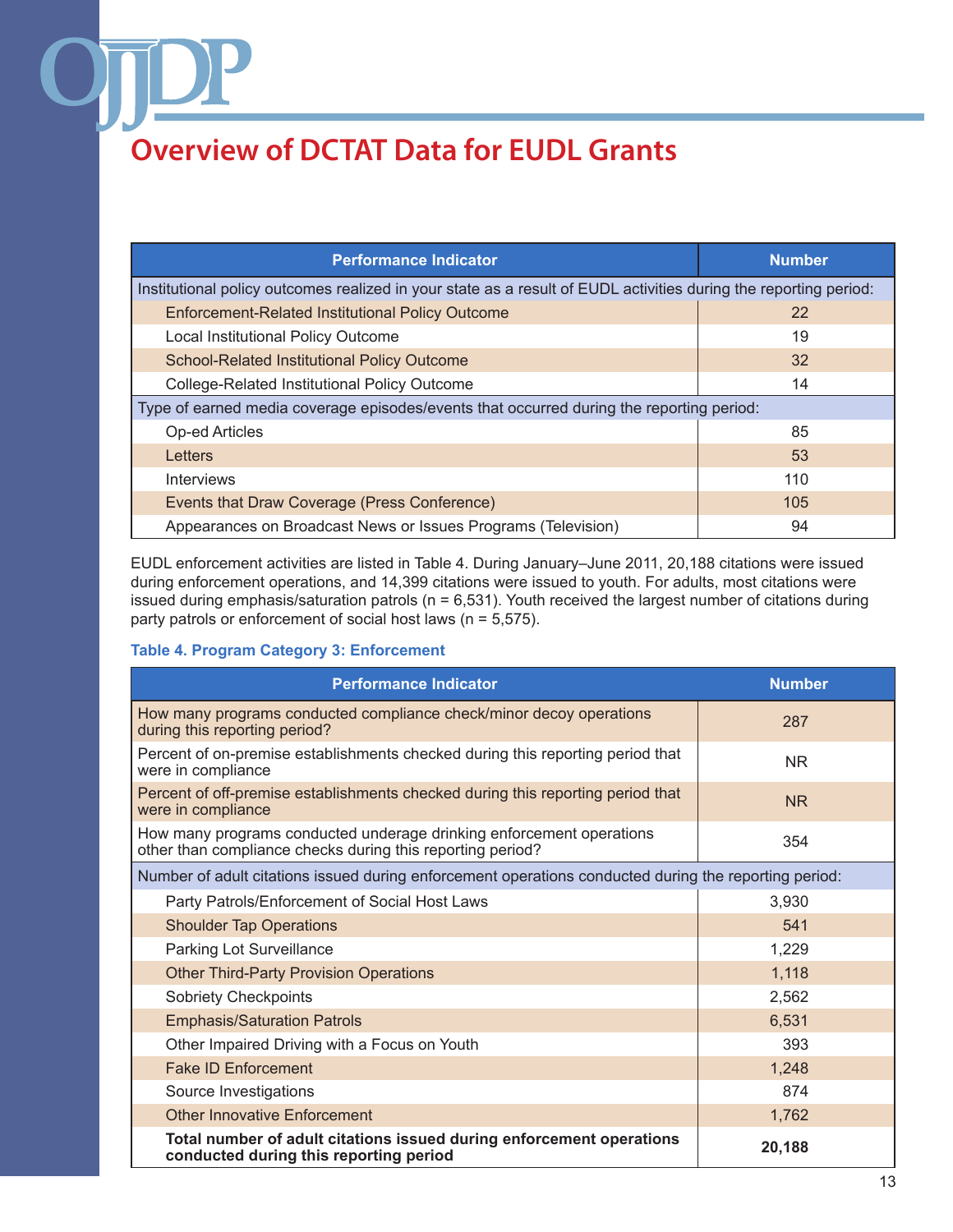OŢ

| <b>Performance Indicator</b>                                                                                                                     | <b>Number</b> |  |
|--------------------------------------------------------------------------------------------------------------------------------------------------|---------------|--|
| Number of youth citations issued during enforcement operations conducted during the reporting period:                                            |               |  |
| Party Patrols/Enforcement of Social Host Laws                                                                                                    | 5,575         |  |
| <b>Shoulder Tap Operations</b>                                                                                                                   | 14            |  |
| Parking Lot Surveillance                                                                                                                         | 708           |  |
| <b>Other Third-Party Provision Operations</b>                                                                                                    | 254           |  |
| <b>Sobriety Checkpoints</b>                                                                                                                      | 278           |  |
| <b>Emphasis/Saturation Patrols</b>                                                                                                               | 2,877         |  |
| Other Impaired Driving with a Focus on Youth                                                                                                     | 220           |  |
| <b>Fake ID Enforcement</b>                                                                                                                       | 551           |  |
| Source Investigations                                                                                                                            | 369           |  |
| <b>Other Innovative Enforcement</b>                                                                                                              | 3,553         |  |
| Total number of youth citations issued during enforcement operations<br>conducted during this reporting period                                   | 14,399        |  |
| Educational activities implemented regarding any underage drinking best practices during the reporting period:                                   |               |  |
| Active Enforcement of Underage Drinking Laws                                                                                                     | 261           |  |
| <b>Limitations on Access</b>                                                                                                                     | 91            |  |
| School-based Initiatives                                                                                                                         | 155           |  |
| <b>Advertising Restrictions</b>                                                                                                                  | 27            |  |
| <b>Changes in Social Norms</b>                                                                                                                   | 125           |  |
| <b>Other Environmental Strategies</b>                                                                                                            | 123           |  |
| Types of agencies involved in conducting compliance check/minor decoy operations during the reporting period:                                    |               |  |
| Liquor Enforcement (ABC, Liquor Control)                                                                                                         | 129           |  |
| Police Department (Municipal or Local Enforcement)                                                                                               | 238           |  |
| <b>Sheriff's Department</b>                                                                                                                      | 120           |  |
| State Police (Highway Patrol)                                                                                                                    | 46            |  |
| <b>Fish and Wildlife Service</b>                                                                                                                 | 8             |  |
| <b>Federal Enforcement Agency</b>                                                                                                                | 4             |  |
| Other                                                                                                                                            | 43            |  |
| Types of agencies involved in conducting underage drinking enforcement operations (other than compliance<br>checks) during the reporting period: |               |  |
| Liquor Enforcement (ABC, Liquor Control)                                                                                                         | 91            |  |
| Police Department (Municipal or Local Enforcement)                                                                                               | 312           |  |
| <b>Sheriff's Department</b>                                                                                                                      | 163           |  |
| State Police (Highway Patrol)                                                                                                                    | 70            |  |
| <b>Fish and Wildlife Service</b>                                                                                                                 | 19            |  |
| <b>Federal Enforcement Agency</b>                                                                                                                | 9             |  |
| Other                                                                                                                                            | 57            |  |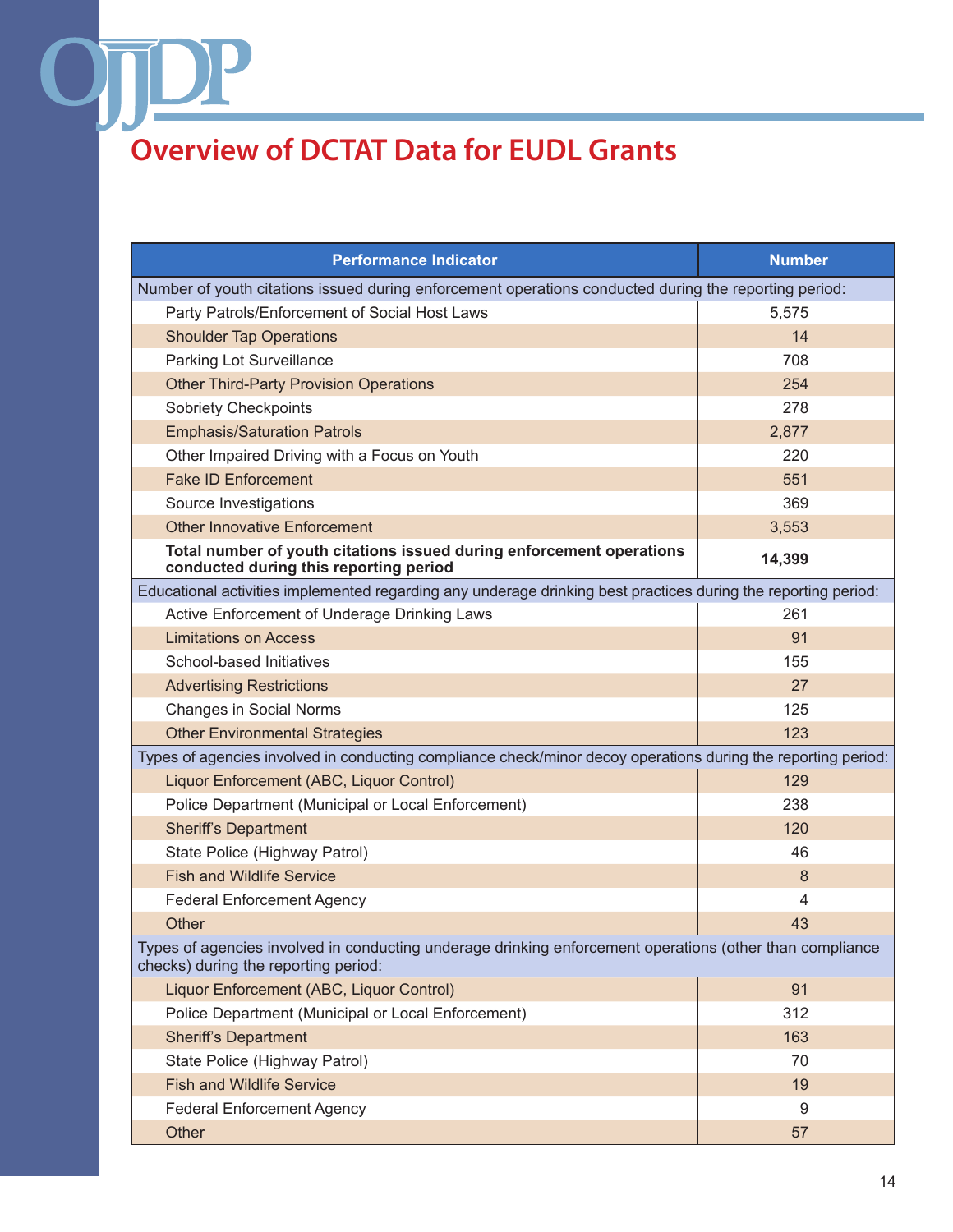| <b>Performance Indicator</b>                                                                                               | <b>Number</b> |  |
|----------------------------------------------------------------------------------------------------------------------------|---------------|--|
| Types of underage drinking enforcement operations (other than compliance checks) conducted during the<br>reporting period: |               |  |
| Party Patrols/Enforcement of Social Host Laws                                                                              | 276           |  |
| <b>Shoulder Tap Operations</b>                                                                                             | 79            |  |
| <b>Parking Lot Surveillance</b>                                                                                            | 193           |  |
| <b>Sobriety Checkpoints</b>                                                                                                | 85            |  |
| <b>Emphasis/Saturation Patrols</b>                                                                                         | 158           |  |
| <b>Fake ID Enforcement</b>                                                                                                 | 106           |  |
| Source Investigations                                                                                                      | 99            |  |
| Cops in Shops                                                                                                              | 53            |  |

EUDL education, training, and other activities are listed in Table 5. During January–June 2011, 12,557 individuals were trained using a curriculum developed and evaluated as effective, and 107,230 people showed an increase in knowledge post-training. During the reporting period, 239 types of educational activities were conducted. The most frequent type of educational activity reported was prohibiting persons under 21 into bars/ nightclubs and/or other adult locations (n = 53), followed by an increase in penalties for social providers and restriction of the availability of alcohol at community festivals and other community events (n = 32).

#### **Table 5. Program Category 4: Education, Training, and Other Activities**

| <b>Performance Indicator</b>                                                                                         | <b>Number</b> |  |
|----------------------------------------------------------------------------------------------------------------------|---------------|--|
| Number of individuals trained using a curriculum developed and evaluated as<br>effective during the reporting period | 7,289         |  |
| Number of people exhibiting an increase in knowledge post-training                                                   | 5,630         |  |
| Type of educational activities conducted, during the reporting period, relative to any of the following topics:      |               |  |
| Ban Concurrent Sales of Alcohol and Gasoline                                                                         |               |  |
| <b>Enact Dram Shop Liability Ordinances/Laws</b>                                                                     | 3             |  |
| <b>Enact Keg Registration Laws/Ordinances</b>                                                                        | 10            |  |
| <b>Enact Social Host Liability Ordinances/Laws</b>                                                                   | 24            |  |
| Increase Penalties for Retail/Commercial Providers                                                                   | 11            |  |
| Increase Penalties for Social Providers                                                                              | 22            |  |
| Prohibit Persons Under 21 into Bars/Nightclubs and/or Other Adult Locations                                          | 31            |  |
| <b>Require Conditional Use Permits</b>                                                                               | 9             |  |
| <b>Restrict Alcohol Marketing</b>                                                                                    | 16            |  |
| <b>Restrict Hours of Sale</b>                                                                                        | 14            |  |
| Restrict Industry Sponsorship of Public Events                                                                       | 9             |  |
| Restrict the Availability of Alcohol at Community Festivals and Other<br><b>Community Events</b>                     | 18            |  |
| Restrict Zoning (Outlet Locations, Density)                                                                          | 11            |  |